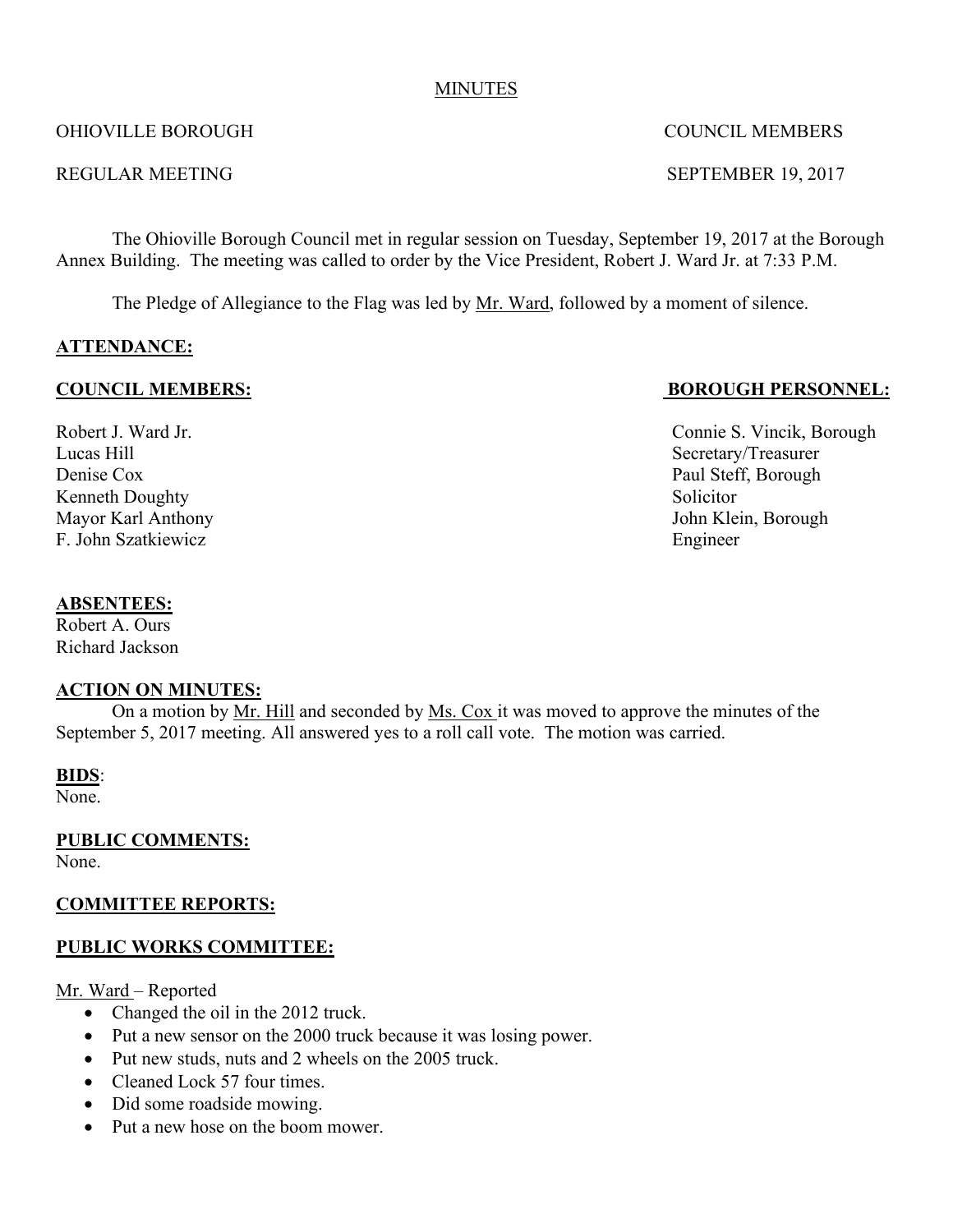- Mowed and trimmed Lock 57, Fire Departments, Ball Park, Playground and the property on Midlandvue.
- Worked on Tusca Ext. Finished one side of the underdrain and started on the other side.
- Called to get a roller for next Tuesday, \$1,700.00 per week.
- R4 Rip Rap stone is \$21.15 per ton from McClymonds.
- Changed oil & rotated tires on 220.

# **MOTION TO RENT A ROLLER FROM UNITED RENTALS IN THE AMOUNT OF \$1,700.00 PER WEEK FOR THE REPAIR WORK ON TUSCARAWAS EXT.:**

On a motion by Mr. Ward and seconded by Mr. Szatkiewicz it was moved to rent a roller from United Rentals in the amount of \$1,700.00 per week for the repair work on Tuscarawas Ext. All answered yes to a roll call vote. The motion was carried.

## **FINANCE / OFFICE COMMITTEE:**

Mr. Doughty – Reported that monthly reconciliations have been completed, employee taxes have been paid and the Water Authority has been billed and was paid. Please keep an eye on budget spending. We will be having our first budget meeting Tuesday September 26, 2017 at 7:00 pm.

## **LEGISLATIVE COMMITTEE:**

Mr. Szatkiewicz – No Report

## **PUBLIC UTILITIES COMMITTEE:**

Mr. Doughty– No Report

# **PUBLIC SAFETY COMMITTEE:**

Fire Committee – Mr. Doughty – Reported that the Fire Dept. needs to replace the AED's. It was also discussed that Midland's Fire Department is still without a fire engine.

## **MOTION TO PURCHASE FIVE AED'S NOT TO EXCEED THE PRICE OF \$1,400.00 EACH:**

On a motion by Mr. Doughty and seconded by Mr. Hill it was moved to purchase 5 AED's not to exceed \$1,400.00 each. All answered yes to a roll call vote. The motion was carried.

Police Committee – Ms. Cox– No Report

## **RECREATION COMMITTEE:**

Recreation Committee - Mr. Hill– No Report

## **REPORTS OF OFFICERS**:

Mayor Anthony- No Report

Secretary – No Report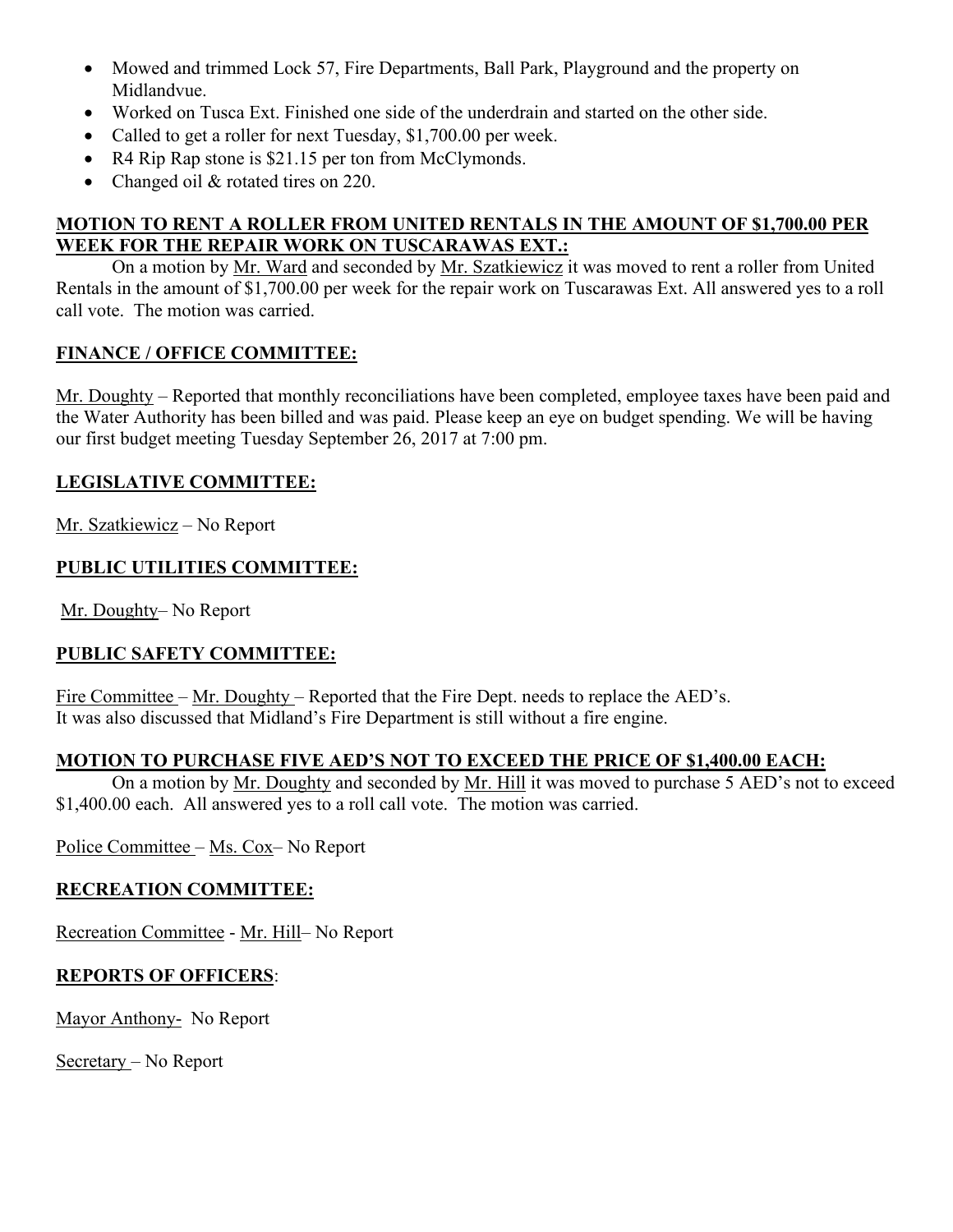Treasurer – Treasurers Report was submitted for acceptance for the month of August 2017.

## **MOTION TO ACCEPT THE TREASURERS REPORT FOR AUGUST 2017:**

On a motion by Mr. Hill and seconded by Mr. Doughty it was moved to accept the treasurers report for August 2017. All answered yes to a roll call vote. The motion was carried.

Planning Commission – No Report

Emergency Coordinator – No Report

Borough Solicitor – No Report

Borough Engineer – Reported on the Westwood bridge project performed by PennDOT. The Engineer took some pictures and made contact with Walsh Construction. They will be looking further into the issue. Regarding the IMA, our comments still have not been reviewed as of yet.

Sewage Enforcement Officer – No Report

Tax Collector – No Report

**UNFINISHED BUSINESS:** None at this time.

**ACTION ON BILLS**: September 2017 bill list was submitted for approval.

## **ACTION TO APPROVE BILL LIST # 9:**

On a motion by Mr. Hill and seconded by Mr. Doughty it was moved to approve bill list  $# 9$ . All answered yes to a roll-call vote. The motion was carried.

**ORDINANCES OR RESOLUTIONS:** None at this time.

**APPROVAL OF PLANS:** None at this time.

**COMMUNICATIONS:** None at this time.

**NEW BUSINESS:** None at this time.

**ACTION ON COMMUNICATIONS:** None at this time.

**AWARDING OF BIDS:** None at this time.

**PUBLIC COMMENT:** None at this time.